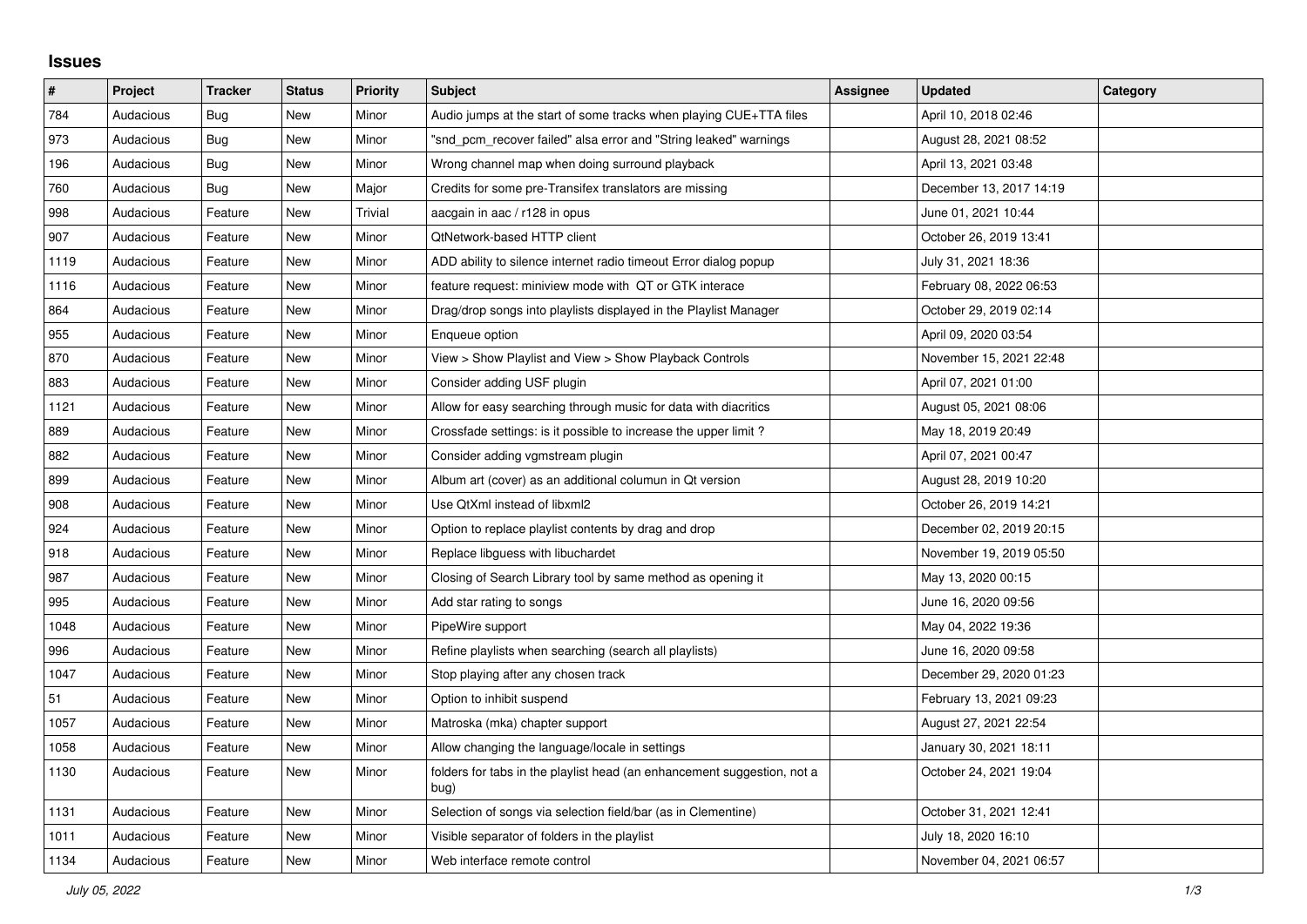| $\#$ | Project   | <b>Tracker</b> | <b>Status</b> | <b>Priority</b> | <b>Subject</b>                                                                                                                            | <b>Assignee</b> | <b>Updated</b>                      | Category            |
|------|-----------|----------------|---------------|-----------------|-------------------------------------------------------------------------------------------------------------------------------------------|-----------------|-------------------------------------|---------------------|
| 1013 | Audacious | Feature        | New           | Minor           | Request re Album Art using music file metatag                                                                                             |                 | August 03, 2020 22:48               |                     |
| 1066 | Audacious | Feature        | New           | Minor           | Allow Equalizer window to be resized.                                                                                                     |                 | February 11, 2021 10:05             |                     |
| 1067 | Audacious | Feature        | New           | Minor           | Equalizer adjustments are coarse.                                                                                                         |                 | February 11, 2021 10:09             |                     |
| 1071 | Audacious | Feature        | New           | Minor           | Linkage could be improved for packagers.                                                                                                  |                 | March 31, 2021 00:32                |                     |
| 1091 | Audacious | Feature        | New           | Minor           | Built-in lyrics support                                                                                                                   |                 | April 28, 2021 18:24                |                     |
| 1092 | Audacious | Feature        | New           | Minor           | Reread metadata on play option                                                                                                            |                 | April 30, 2021 03:35                |                     |
| 1148 | Audacious | Feature        | New           | Minor           | Save the dimensions of the open-file dialogue window                                                                                      |                 | January 18, 2022 14:43              |                     |
| 1151 | Audacious | Feature        | New           | Minor           | Load balance XSPF tracks with multiple location URIs                                                                                      |                 | January 28, 2022 19:10              |                     |
| 1093 | Audacious | Feature        | New           | Minor           | Make the Song Dialog (Qt) window wider by default                                                                                         |                 | May 17, 2021 15:36                  |                     |
| 1095 | Audacious | Feature        | New           | Minor           | Ctrl + $Z$ / R to undo / redo changes to playlist                                                                                         |                 | May 07, 2021 18:42                  |                     |
| 1099 | Audacious | Feature        | New           | Minor           | Per-track ReplayGain shouldn't be enabled by default                                                                                      |                 | May 09, 2021 13:41                  |                     |
| 1096 | Audacious | Feature        | New           | Minor           | Calculate and show selection stats in the status bar                                                                                      |                 | May 10, 2021 03:06                  |                     |
| 1097 | Audacious | Feature        | New           | Minor           | Replace the volume button with a horizontal scale                                                                                         |                 | May 17, 2021 00:21                  |                     |
| 873  | Audacious | Feature        | New           | Minor           | Optionally make "previous track" restart current track                                                                                    |                 | June 08, 2021 22:55                 |                     |
| 1160 | Audacious | Feature        | New           | Minor           | Ogg Opus support for streams                                                                                                              |                 | March 11, 2022 18:09                |                     |
| 1170 | Audacious | Feature        | New           | Minor           | Playback mode button                                                                                                                      |                 | April 22, 2022 16:01                |                     |
| 500  | Audacious | Feature        | New           | Minor           | fullscreen album art                                                                                                                      |                 | April 08, 2020 19:17                |                     |
| 956  | Audacious | Feature        | New           | Minor           | Stream to chromecast                                                                                                                      |                 | January 11, 2021 01:19              |                     |
| 1145 | Audacious | Support        | New           | Minor           | I started to code, I need m-tags support for audacious to tag files<br>witthout tags, and all I need is a (link to a) good documentation* |                 | February 25, 2022 05:01             |                     |
| 1164 | Audacious | Support        | New           | Minor           | Wheel mouse on tray icon do not change volume / context windows do<br>not appear (with cover)                                             |                 | March 19, 2022 13:17                |                     |
| 1154 | Audacious | Support        | New           | Minor           | Playlist column Headers                                                                                                                   |                 | March 06, 2022 16:06                |                     |
| 1161 | Audacious | Support        | New           | Major           | Wrong language                                                                                                                            |                 | March 16, 2022 17:46                |                     |
| 859  | Audacious | <b>Bug</b>     | New           | Minor           | wsz skins cannot be used on Windows.                                                                                                      |                 | January 01, 2020 02:48              | win32               |
| 1101 | Audacious | Feature        | New           | Major           | Please add media shortcut keys for Windows 10                                                                                             |                 | December 03, 2021 16:31             | win32               |
| 975  | Audacious | Bug            | New           | Minor           | Segfault/leak on exit with streamtuner enabled                                                                                            |                 | Ariadne Conill   May 01, 2020 00:17 | plugins/streamtuner |
| 969  | Audacious | Feature        | <b>New</b>    | Minor           | streamtuner plugin: Please add column-sortability, or at least sort<br>alphabetically by 1st column                                       |                 | June 16, 2020 09:54                 | plugins/streamtuner |
| 1088 | Audacious | Feature        | New           | Minor           | plugin: status icon: ADD option to select tray mouse Middle Click action                                                                  |                 | April 11, 2021 12:05                | plugins/statusicon  |
| 943  | Audacious | Feature        | New           | Minor           | Being able to add several folders to the library, and arrange that<br>Audacious recognizes symlinks                                       |                 | March 23, 2020 15:41                | plugins/search tool |
| 1106 | Audacious | <b>Bug</b>     | New           | Minor           | Could not communicate with last.fm: Error in the HTTP2 framing layer.                                                                     |                 | June 15, 2021 21:30                 | plugins/scrobbler2  |
| 429  | Audacious | Feature        | New           | Minor           | Please enable scrobbling to libre.fm in Scrobbler 2.0                                                                                     |                 | September 02, 2019 10:35            | plugins/scrobbler2  |